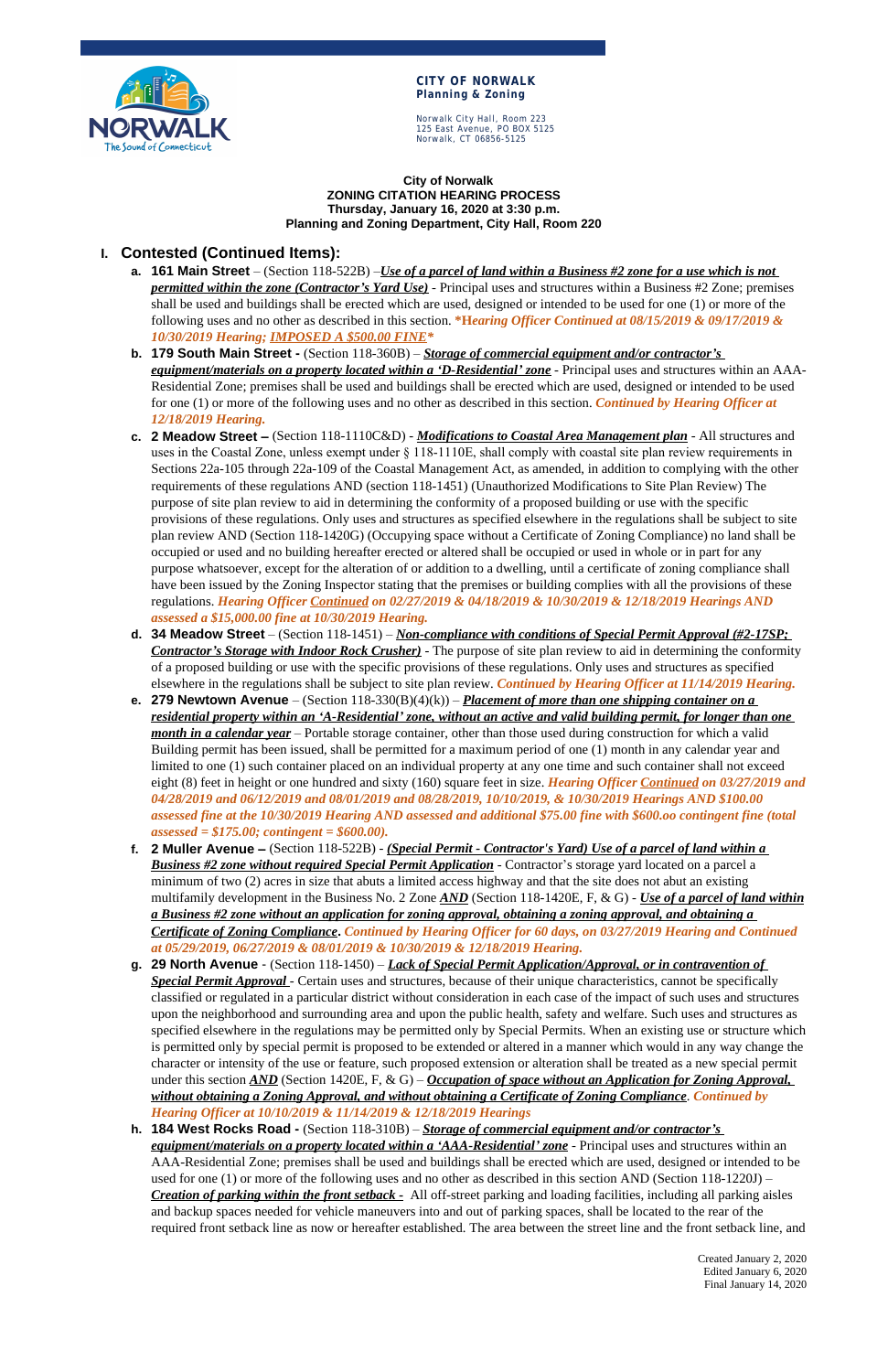

#### **CITY OF NORWALK Planning & Zoning**

Norwalk City Hall, Room 223 125 East Avenue, PO BOX 5125 Norwalk, CT 06856-5125

on a corner lot, the side setback line along a

Created January 2, 2020 Edited January 6, 2020 Final January 14, 2020

street, except for the required access driveway and pedestrian sidewalk

leading from the street to the off-street parking and loading area, shall be landscaped with lawns or other appropriate planting. *Continued by Hearing Officer at 12/18/2019 Hearing.*

**i. 9 Neptune Avenue –** (Section 118-350B) - *(Contractor's Yard) Storage of Contractor's* 

*Vehicles/Equipment/Material on a property within a 'C-Residential' zone* -Principal uses and structures within a C Residential Zone; premises shall be used and buildings shall be erected which are used, designed or intended to be used for one (1) or more of the following uses and no other as described in this section AND (Section 118- 1420E, F, & G) - *Converted garage without a zoning application, zoning approval, or Certificate of Zoning Compliance* – AND (Section 1220J) - *Creation of parking within the front setback* – All off-street parking and loading facilities, including all parking aisles and backup spaces needed for vehicle maneuvers into and out of parking spaces, shall be located to the rear of the required front setback line as now or hereafter established. The area between the street line and the front setback line, and on a corner lot, the side setback line along a street, except for the required access driveway and pedestrian sidewalk leading from the street to the off-street parking and loading area, shall be landscaped with lawns or other appropriate planting. *Hearing Officer Continued 04/18/2019 & 05/29/2019 & 6/27/2019 & 08/01/2019 & 10/10/2019 & 12/18/2019 Hearings; Imposed a \$1000.00 ASSESSED FINE 10/10/2019 & 10/30/2019 Hearings (\$2,000.00 total Assessed fine)*

- **a. 1 Railroad Place –** (Section 118-1110) *Operation of an Auto Repair use on a property within a Coastal Area Management (CAM) zone, without applying for and obtaining a Coastal Area Management Approval* - All structures and uses in the Coastal Zone, unless exempt under § 118-1110E, shall comply with coastal site plan review requirements in Sections 22a-105 through 22a-109 of the Coastal Management Act, as amended, in addition to complying with the other requirements of these regulations AND (Section 118-700B) *Operation of an Auto Repair on a property located within an 'Industrial #1' zone without applying for Auto Repair Approval or a Zoning Approval* - The primary purpose of this zone is to provide areas which permit manufacturing and related uses, including warehouse, office, retail and single- and two-family housing. Heavy industrial uses would be allowed by Special Permit. The district is intended to provide low-scale industrial facilities interspersed with other uses and with the utilities and infrastructure necessary to support such industrial operations...in an Industrial No. 1 Zone, premises shall be used and buildings shall be erected which are used, designed or intended to be used for one (1) or more of the following uses and no other. See City of Norwalk Building Zone Regulations for complete list of permitted uses.
- **b. 16 Half Mile Road –** (Section 118-910B) *Placement of an accessory structure/building (shed) not in the quadrant farthest every street* - In the case of an interior lot fronting upon two (2) or more streets, no accessory building shall be erected or altered so as to encroach upon that fourth of the lot depth nearest each and every street AND (Sections 118- 1420E, F, & G) - *Occupying a land, space, and/or structure without applying for a Zoning Approval, obtaining a Zoning Approval, and obtaining a Certificate of Zoning Compliance for construction of shed on property.*
- **c. 56 Baxter Drive –** (Section 118-350B(4)(d) *Storage of multiple recreational vehicles on a property not in compliance with all setbacks and not adequately screened from adjacent properties, located within a 'C-Residential' zone* - Storage of recreational vehicles owned or leased by the OCCUPANT of the dwelling, provided that such vehicles are located in accordance with the front yard requirements of this zone and are effectively screened from view from the street and adjacent properties to the satisfaction of the Zoning Inspector.
- **d. 27 Myrtle Street –** (Section 118-340B(4)(e) *Storage of a box truck on a property located within a 'B-Residential' zone* - Storage of not more than one (1) commercial vehicle, as defined in Chapter 246, Section 14-1, of the Connecticut General Statutes, which does not exceed one-ton rated capacity AND (Section 118-1220J) - *Utilization of an area within, or creation of an area within, the front setback (30 feet) of a property located within a 'B-Residential' zone for the parking of vehicles* - All off-street parking and loading facilities, including all parking aisles and backup spaces needed for vehicle maneuvers into and out of parking spaces, shall be located to the rear of the required front setback line as now or hereafter established. The area between the street line and the front setback line, and on a corner lot, the side setback line along a street, except for the required access driveway and pedestrian sidewalk leading from the street to the off-street parking and loading area, shall be landscaped with lawns or other appropriate planting AND (Section 118- 340B(4)(n) - *Storage of multiple unregistered vehicles on a property located within a 'B-Residential' zone* - Storage of not more than one (1) unregistered motor vehicle, provided that such vehicle is located in accordance with the front, side and rear yard requirements of this zone. **e. 4 Weatherly Lane –** (Section 118-340B) - *Creation of a 2nd unit with in structure located within a 'B-Residential' zone.* - Principal uses and structures. In a B Residence Zone, premises shall be used and buildings shall be erected which are used, designed or intended to be used for one (1) of the following uses and no others. See City of Norwalk Building Zone Regulations for list of allowed uses with 'B-Residential' zone AND (Section 1420G) - *Occupying a space, or land, without obtaining a Certificate of Zoning Compliance (specifically, as pertaining to a Zoning Approval issued on June, 23, 2017*) - No land shall be occupied or used and no building hereafter erected or altered shall be occupied or used

**j. 81 George Avenue** - (Section 118-1220(J)) – *Creation of a parking area, or utilization of an area, within the front setback, 30 feet, within a "B-Residential" zone* - All off-street parking and loading facilities, including all parking aisles and backup spaces needed for vehicle maneuvers into and out of parking spaces, shall be located to the rear of the required front setback line as now or hereafter established. The area between the street line and the front setback line, and on a corner lot, the side setback line along a street, except for the required access driveway and pedestrian sidewalk leading from the street to the off-street parking and loading area, shall be landscaped with lawns or other appropriate planting. *Continued by Hearing Officer at 5/29/2019 6/12/2019 & 8/1/2019 Hearing*

## **II. Contested (New Items):**